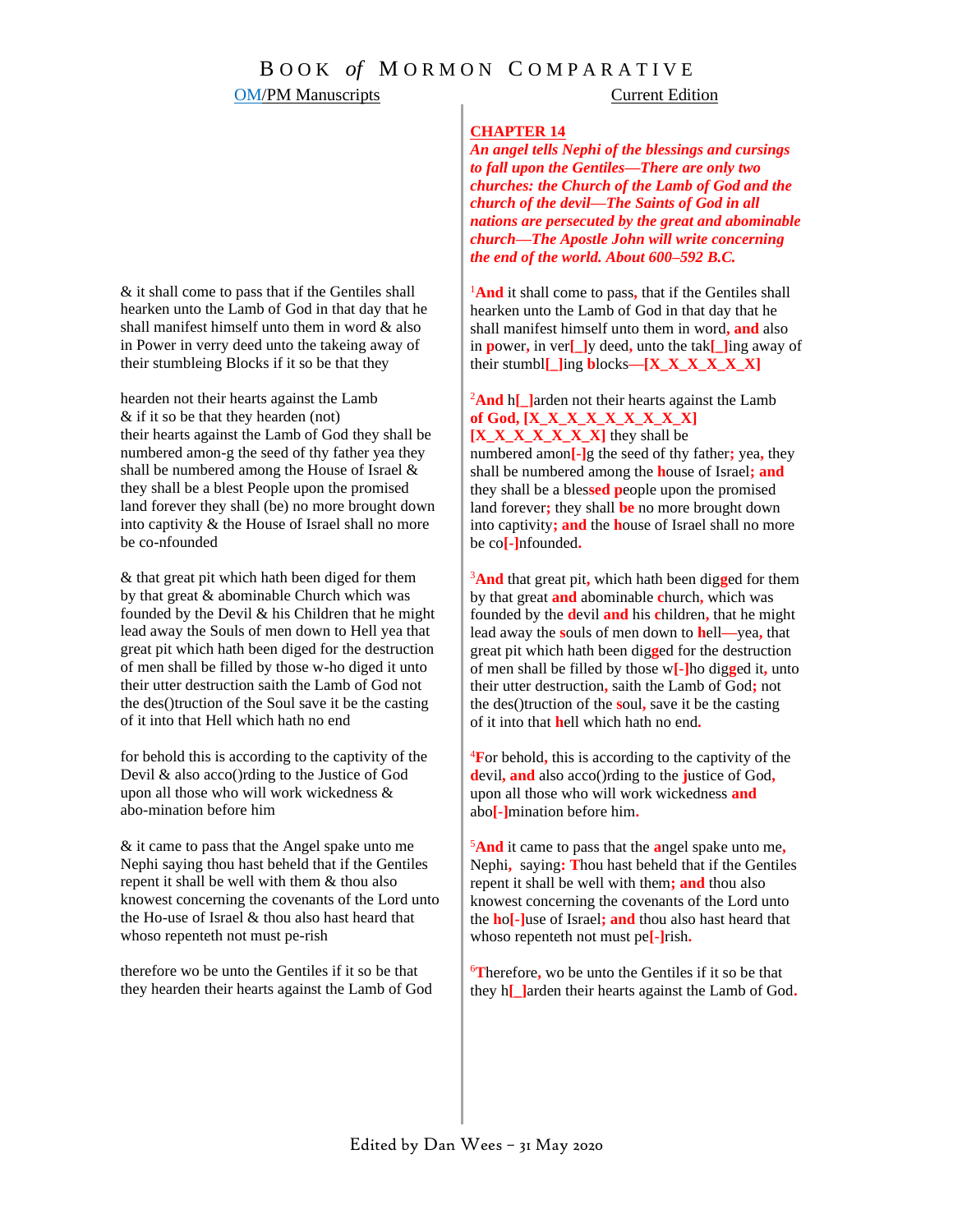### **OM/PM Manuscripts** Current Edition

for the time cometh saith the Lamb of God th-at I will work a great & a marvelous work among the children of men a work which shall be everlasting either on the one hand or on the other either to the convinceing of them unto peace & life eternal or unto the deliverance of them to the heardness of their hearts & the blindness of the-ir minds unto their being brought down into captivity & also unto destruction both temporally & spiritually according to the capti-vity of the Devil of which I have sp*o*ken

& it came to pass that when the Angel had spoken these words he saith unto me remem **24** -ber thou the covenants of the Father unto the House of Israel I sa()ith unto him yea

& it came to pass that he sayeth unto me look & beho-ld that great & abominable Church which is the Mother of abominations whose founder is the Devil

& he saith unto me behold there is save it be two churches the one is the church of the Lamb of God & the other is the Ch-urch of the Devil wherefore whoso belongeth not to the church of the Lamb of God belongeth to that great Church which is the Mother of abominations & she is the whoar of all the earth

& it came to pass that I looked & beheld the **\_\_** whore of all the *e*a*rt*h *& sh*e sa*t up*o*n ma*n*y w*a*ter*s & *she* had dominion over all the Earth among all Nations kindreds *t*oun*g*s & *peo*pl*e*

& it came to pass that I beheld the Church of the Lam*b* of *g*o*d & its* (numbers) were few because of the wickedness & abomina*t*ion*s* of *th*e whore which sat upon many waters nevertheless I behe*ld* th*at the* Chu*r*ch of the Lam*b* which were the saints of God were also *u*p*on* (all) the face of the earth *&* their d*o*min*i*on upon the face *of* the earth were small because of the wickedness of the great *w*ho*re* which I saw

& it came to pass that I beheld that the *gr*eat Mot*h*er of abominations did gether to gethr in mul t*i*tudes upon the face of all the Earth among all the *N*ation-s of the gentiles to fight ag*a*inst the Lamb of God

<sup>7</sup>**F**or the time cometh**,** saith the Lamb of God**,** th**[-]**at I will work a great **and** a marvelous work among the children of men**;** a work which shall be everlasting**,**  either on the one hand or on the other**—**either to the convinc**[\_]**ing of them unto peace **and** life eternal**,** or unto the deliverance of them to the h**[\_]**ardness of their hearts **and** the blindness of the**[-]**ir minds unto their being brought down into captivity**, and** also **i**nto destruction**,** both temporally **and** spiritually**,** according to the capti**[-]**vity of the **d**evil**,** of which I have spoken**.**

<sup>8</sup>**And** it came to pass that when the **a**ngel had spoken these words**,** he sai**d[\_]** unto me**: R**emem**[-]**ber**est** thou the covenants of the Father unto the **h**ouse of Israel**?** I sa**[\_]**i**d[\_]** unto him**, Y**ea**.**

<sup>9</sup>**And** it came to pass that he **said** unto me**: L**ook**, and** beho**[-]**ld that great **and** abominable **c**hurch**,** which is the **m**other of abominations**,** whose founder is the **d**evil**.**

<sup>10</sup>**And** he sai**d[\_]** unto me**: B**ehold there **are** save **[X\_X]** two churches **only;** the one is the church of the Lamb of God**, and** the other is the **c**h**[-]**urch of the **d**evil**;** wherefore**,** whoso belongeth not to the church of the Lamb of God belongeth to that great **c**hurch**,** which is the **m**other of abominations**; and** she is the who**re** of all the earth**.**

<sup>11</sup>**And** it came to pass that I looked **and** beheld the whore of all the earth**, and** she sat upon many waters**; and** she had dominion over all the **e**arth**,**  among all **n**ations**,** kindreds**,** to**[\_]**ng**ue**s**, and** people**.**

<sup>12</sup>**And** it came to pass that I beheld the **c**hurch of the Lamb of **G**od**, and** its **numbers** were few**,** because of the wickedness **and** abominations of the whore **who** sat upon many waters**;** nevertheless**,** I beheld that the **c**hurch of the Lamb**, who** were the saints of God**,** were also upon **all** the face of the earth**; and** their dominion**s** upon the face of the earth were small**,** because of the wickedness of the great whore **whom** I saw**.**

<sup>13</sup>And it came to pass that I beheld that the great **m**other of abominations did g**a**ther to**[\_]**geth**e**r **[X]** mul**[\_]**titudes upon the face of all the **e**arth**,** among all the **n**ation**[-]**s of the **G**entiles**,** to fight against the Lamb of God**.**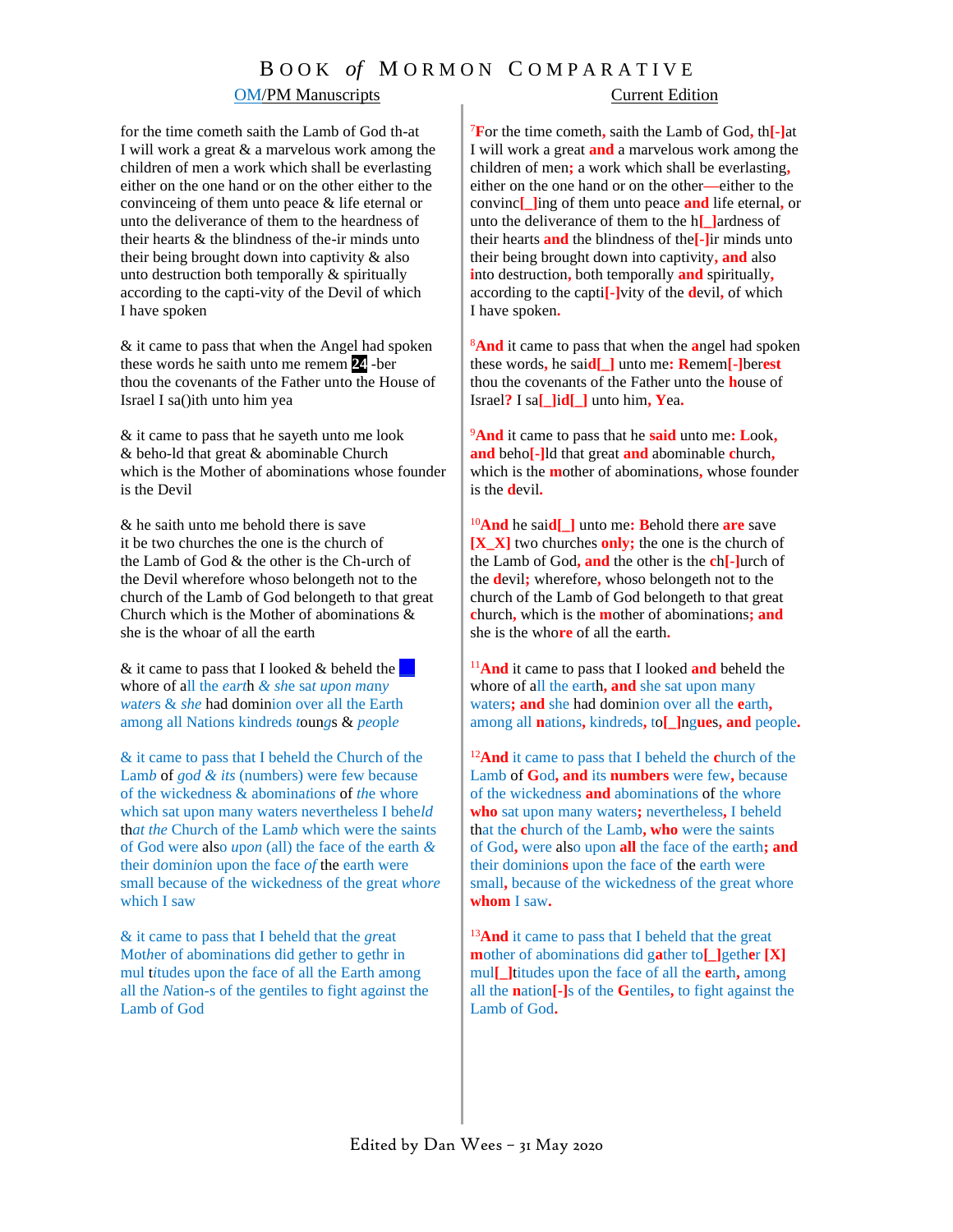## B O O K *of* M O R M O N C O M P A R A T I V E

### OM/PM Manuscripts Current Edition

& i*t came* to pass that I *N*ephi beheld the power of the La*m*b *of god* that it decended upon the saints of the Ch*u*rch of *the* La*m*b & upon the Covanant people of the Lord wh*i*c*h w*e*r*e *s*cattered upon all the face of the Earth & they *w*e*re arm*e*d* with *r*ighteousness & with the power of god in grea*t* glory

& it *c*ame *t*o pass that I beheld that the wrath *of* God *w*a*s* pou*red out u*po*n* that great & abomi*n*abl*e ch*ur*ch* inso*m*uch that there w*ere* wars & ru*m*ou*r*s of wa*rs* among all the Nations & *k*in*d*re*d*s o*f* the Earth

& as t*her*e began to be wars & rumors of wars among all the Nations which belonged to the mother off abominations the Angel spake unto me saying behold th*e*e wrath of God *is* upon the Mo-ther of Harlots & behold thou seest all these things

& when the day co-meth that the wr*a*th of God is poured out upon the Mother of Harlots which is the great & abominable church of all the earth whose founder is the Devil then at that day the work of the Father shall commence in prepareing the way for the fulfiling of his co*v*enants which he hath made to his people which are of the House of Israel

& it came to pass that the An-gel spake unto me saying look

& I looked & beheld a man & he was dressed dress-ed in a white robe

& the Angel said unto me behold one of the twelve Apostles of the Lamb

behold he shall see & write the remainder of these things yea & also many things which have been

& he shall also write **25** concerning the end of the world

wherefore the things which he shall write are just & true & behold they are written in the Book which thou beheld pro-ceding **\_\_** out o*f* the mouth of the *J*ew & at the time they proceded out of the mouth of the Jew thes or at the time the *B*oo*k pro*ceded out of the mowth of the Jew the things which were w*r*itten were plain & pu*r*e & most precious & easy to the understan=*ding* of all m*e*n

<sup>14</sup>**And** it came to pass that I**,** Nephi**,** beheld the power of the Lamb of **G**od**,** that it de**s**cended upon the saints of the **c**hurch of the Lamb**, and** upon the **c**ovenant people of the Lord, who were scattered upon all the face of the **e**arth**; and** they were armed with righteousness **and** with the power of **G**od in great glory**.**

<sup>15</sup>**And** it came to pass that I beheld that the wrath of God was poured out upon that great **and** abominable church**,** insomuch that there were wars **and** rumo**[\_]**rs of wars among all the **n**ations **and** kindreds of the **e**arth**.**

<sup>16</sup>**And** as there began to be wars **and** rumors of wars among all the **n**ations which belonged to the mother of**[\_]** abominations**,** the **a**ngel spake unto me**,** saying**: B**ehold**,** the**[\_]** wrath of God is upon the **m**o**[-]**ther of **h**arlots**; and** behold**,** thou seest all these things**—**

<sup>17</sup>**And** when the day co**[-]**meth that the wrath of God is poured out upon the **m**other of **h**arlots**,** which is the great **and** abominable church of all the earth**,**  whose founder is the **d**evil**,** then**,** at that day**,** the work of the Father shall commence**,** in prepar**[\_]**ing the way for the fulfil**l**ing of his covenants**,** which he hath made to his people **who** are of the **h**ouse of Israel**.**

<sup>18</sup>**And** it came to pass that the **a**n**[-]**gel spake unto me**,** saying**: L**ook**!**

<sup>19</sup>**And** I looked **and** beheld a man**, and** he was **[X]**  dress**[-]**ed in a white robe**.**

<sup>20</sup>**And** the **a**ngel said unto me**: B**ehold one of the twelve **a**postles of the Lamb**.**

<sup>21</sup>**B**ehold**,** he shall see **and** write the remainder of these things**;** yea**, and** also many things which have been**.**

<sup>22</sup>And he shall also write concerning the end of the world**.**

<sup>23</sup>**W**herefore**,** the things which he shall write are just **and** true**; and** behold they are written in the **b**ook which thou beheld pro**[-]**ce**e**ding out of the mouth of the Jew**; and** at the time they proce**e**ded out of the mouth of the Jew,  $\begin{bmatrix} 1 & 1 \\ -1 & -1 \end{bmatrix}$  or, at the time the **b**ook proce**e**ded out of the mo**u**th of the Jew**,** the things which were written were plain **and** pure**, and** most precious **and** easy to the understan**[\_]**ding of all men**.**